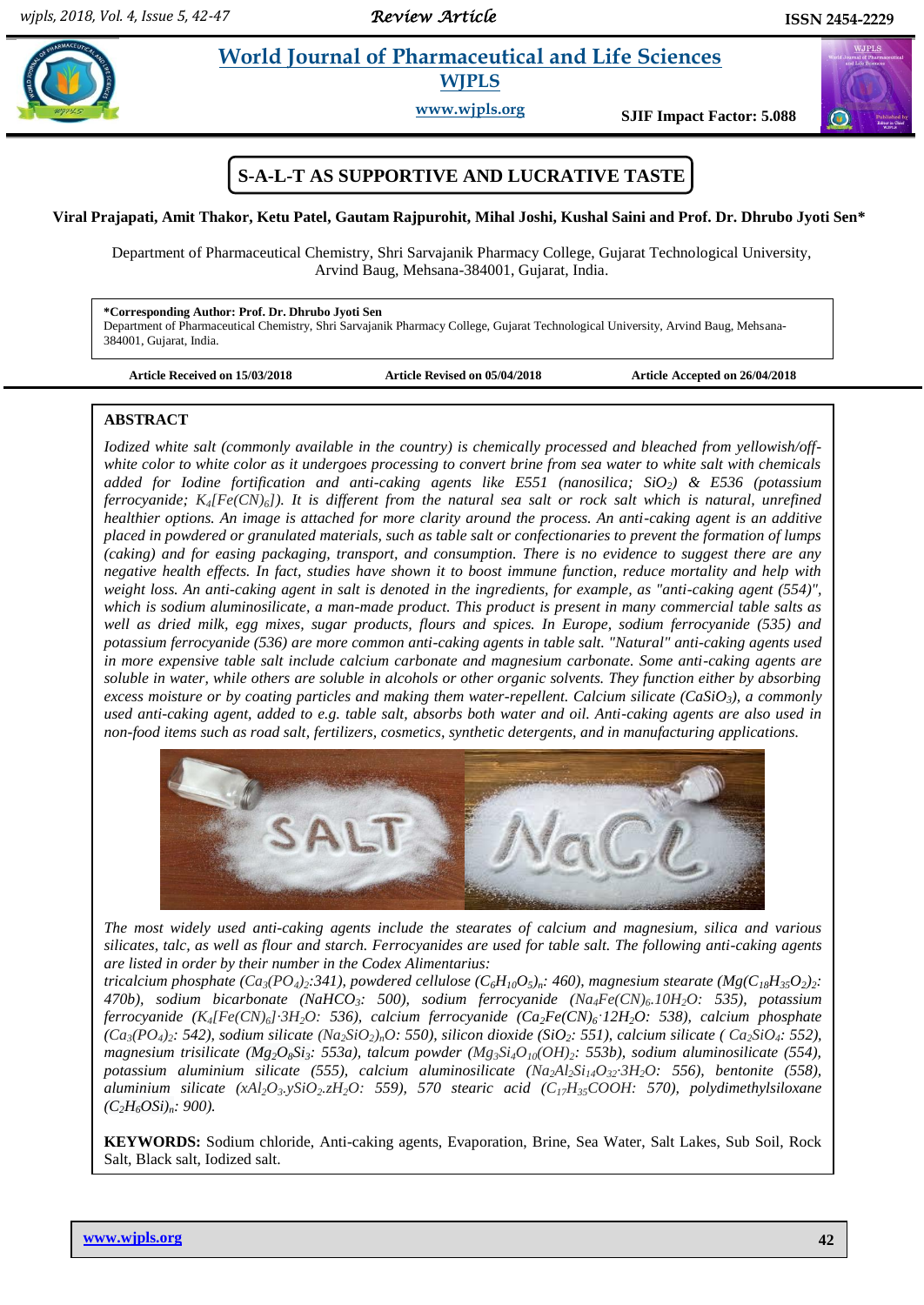# **INTRODUCTION**

Sodium chloride (NaCl), also known as salt, common salt, table salt or halite, is an ionic compound. Salt is most widely distributed inorganic compound throughout the world. It is responsible for the salinity of the ocean and of the extracellular fluid of many multi-cellular organisms. It is a part of human food and life without salt is probably impossible. Other living beings, such as animals, also require salt for their growth. In India, about 70% of the salt is consumed by human being and rest 30% is used in the manufacture of chemicals. Salt is the basic raw material for the caustic soda and chlorine, soda ash (sodium carbonate), sodium sulfate, hydrochloric acid etc. Salt is also used in a large number of other industries, such as hydrogenation of oil, manufacture of soap, dyes, textile, food processing etc.<sup>[1]</sup>

## **SOURCES OF SODIUM CHLORIDE**

**1. Sea Water:** As the India has one of the largest seashore in the world, salt manufacture sites are spread throughout the country. Main salt manufacturing centers are Gujarat, Maharashtra, Tamilnadu, Kerala, Andhra Pradesh, Karnataka, Orissa and West Bengal. About 70% of the total salt production comes from sea water.

- **2. Salt Lakes:** There are two important salt lakes in India. Sambhar lake in Rajasthan and Chilka lake on eastern coast. Sambhar lake produce more than 2.5 lakh tones of common salt every year.
- **3. Sub Soil:** Water which contains more salt than the sea water that is why, is becoming an important source of salt in the country. Leading salt manufacture sites form sub soil water are Kharagoda, Didwana, Dharangadhra and Tucticorin.
- **4. Rock Salt:** Rock salt is used during religious festivals mainly produced in Mandi (Himachal Pradesh).

## **MANUFACTURE**

Salt obtained from above sources 1, 2, or 3 is in solution or liquid form. This form is called as brine. The various methods used for concentrating the brine solutions are:



**Figure-1: Salt manufacture by solar evaporation.**

**1. Solar Evaporation:** It is the cheapest and best method of manufacturing salt from the brines. Brine is a highconcentration solution of salt (usually sodium chloride) in water. In different contexts, brine may refer to salt solutions ranging from about 3.5% (a typical concentration of seawater, on the lower end of solutions used for brining foods) up to about 26% (a typical saturated solution, depending on temperature). Lower levels of concentration are called by different names: fresh water, brackish water and saline water. Brine naturally occurs on Earth's surface (salt lakes), crust, and within brine pools on ocean bottom. High-concentration brine lakes typically emerge due to evaporation of ground saline water on high ambient temperatures. Brine is used for food processing and cooking (pickling and brining), for de-icing of roads and other structures, and in a number of technological processes. It is also a byproduct of many industrial processes, such as desalination, and may pose an environmental risk due to its corrosive and toxic effects, so it requires wastewater

treatment for proper disposal. This method has widely been used in India. Sea brine (3-3.5°Be) is first conveyed to a reservoir through channels to store brine, remove suspended impurities and to concentrate the brine from original, 3- 3.5°Be to about 10°Be by solar energy. The reservoir is usually kept at a certain height, where brine flows under gravity. The 10°Be brine is again concentrated to 25°Be brine by solar evaporation by passing it to condensers through the channels. Due to evaporation of water from brine the solution gradually concentrates and different impurities separate out at different concentration as follows:  $1 \text{ }^{\circ}$ Ré = 1.25  $\text{ }^{\circ}$ C

- 1. At 7.5°Be ferrous iron present separates out as ferric oxide: At 10°Be, calcium carbonate precipitates out.
- 2. At12-25°Be, calcium sulfate precipitated out.
- At the 25°Be brine from the condensers is now passed on to the crystallizes, where salt crystallizes from 25.4°Be to 30°Be and other impurities also start separating. Salt form the solar evaporation method may be purified by dissolving it in purified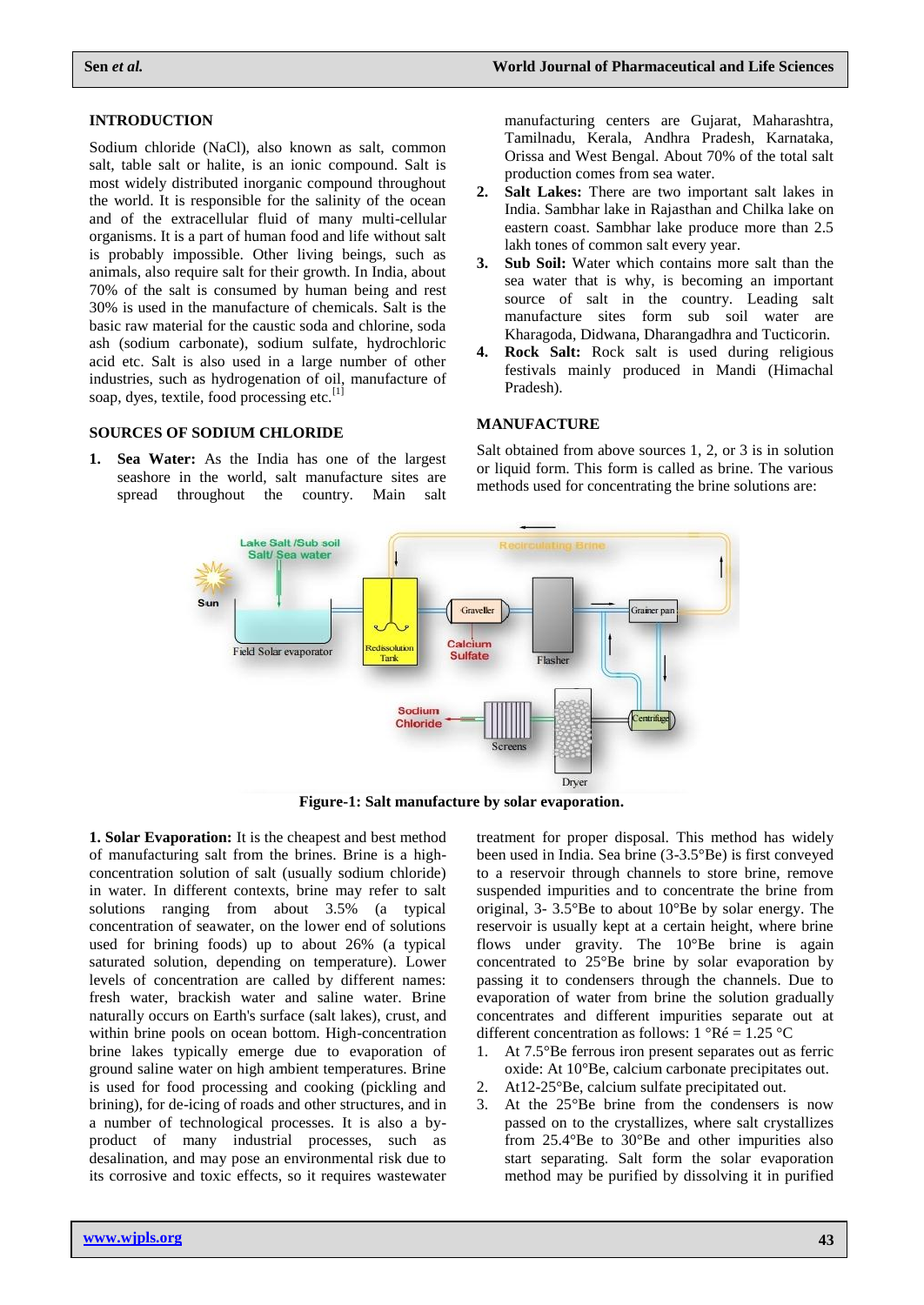brine or water then crystallize in grainer which is open pan having 15-20ft width, 150-200ft length and 2ft depth. Beneath the submerged coils is a system of reciprocating rakes for the salt removal. Evaporation takes place in grainer at 95-100ºC.

Flat hopper shaped crystals formed on the surface and then fall to bottom of the grainer, where the crystal grow further before removed by rack system. The wet crystal are centrifuged, dried and screened. 99.98% NaCl can be obtained, if the incoming brine treated properly. The mother liquor (bittern) is separated for the recovery of other by products. The main constituents of bittern are NaCl,  $MgCl_2$ ,  $MgSO_4$ , KCl and  $Br_2$ .<sup>[2]</sup>

### **Major engineering problem**

The factors which influence solar evaporation are as under:

1. Absorption of solar energy 2. Air humidity 3. Temperature 4. Wind velocity

Suitable dyes or black sand are used to increase the rate of absorption of solar energy and thereby increase the

evaporation rate. Suitable soil stabilization is necessary for the open brine condensers and crystallizers to reduce seepage and increasing their bearing strength for mechanical harvesting of salt crystals. In modern salt farms soil is stabilized by blending the soil with salt, gypsum, bentonite and lined with bricks, bituminous plaster and plastic films. Heavy mechanical salt harvesters are used for gathering salts.

#### **2. Artificial Evaporation:**

Raw material: Saturated brine  $= 3450$ kg, Soda ash (58%)  $= 3.5$ kg, Caustic soda (50%) = 0.375kg, Steam = 1135kg (for triple effect evaporator)

## **MANUFACTURE**

Artificial evaporation was carried out in open pans but it is now carried out in vacuum pans, known as vacuum evaporation methods. It this method, brine is boiled under reduced pressure in vacuum pan in order to get cubical grains of salt.



**Figure-2: Salt manufacture by chemical process.**

Brine is first aerated to remove  $H_2S$ . Addition of chloride removes the last traces of  $H_2S$  and oxidize ferrous ion  $(Fe^{++})$  to ferric ion  $(Fe^{3+})$ . Then brine sent to settling tank where it is treated with dilute solution of caustic soda (NaOH) and soda ash  $(Na_2CO_3)$  to remove most of calcium (Ca<sup>2+</sup>), magnesium (Mg<sup>2+</sup>) and ferric ions (Fe<sup>3+</sup>). Purified brine is pumped to the vacuum pans, where calcium sulfate  $(CaSO_4)$  is removed as a result of counter

current flow and hydraulic washing with brine. The vacuum pan evaporators are usually triple effect evaporators made of cast iron steel sheets and copper tubes. Salt slurry is continuously drawn from each evaporator through the salt leg at the bottom of which brine is feed so that the salt slurry is washed by incoming brine, thus washing back the impurities into the pans.

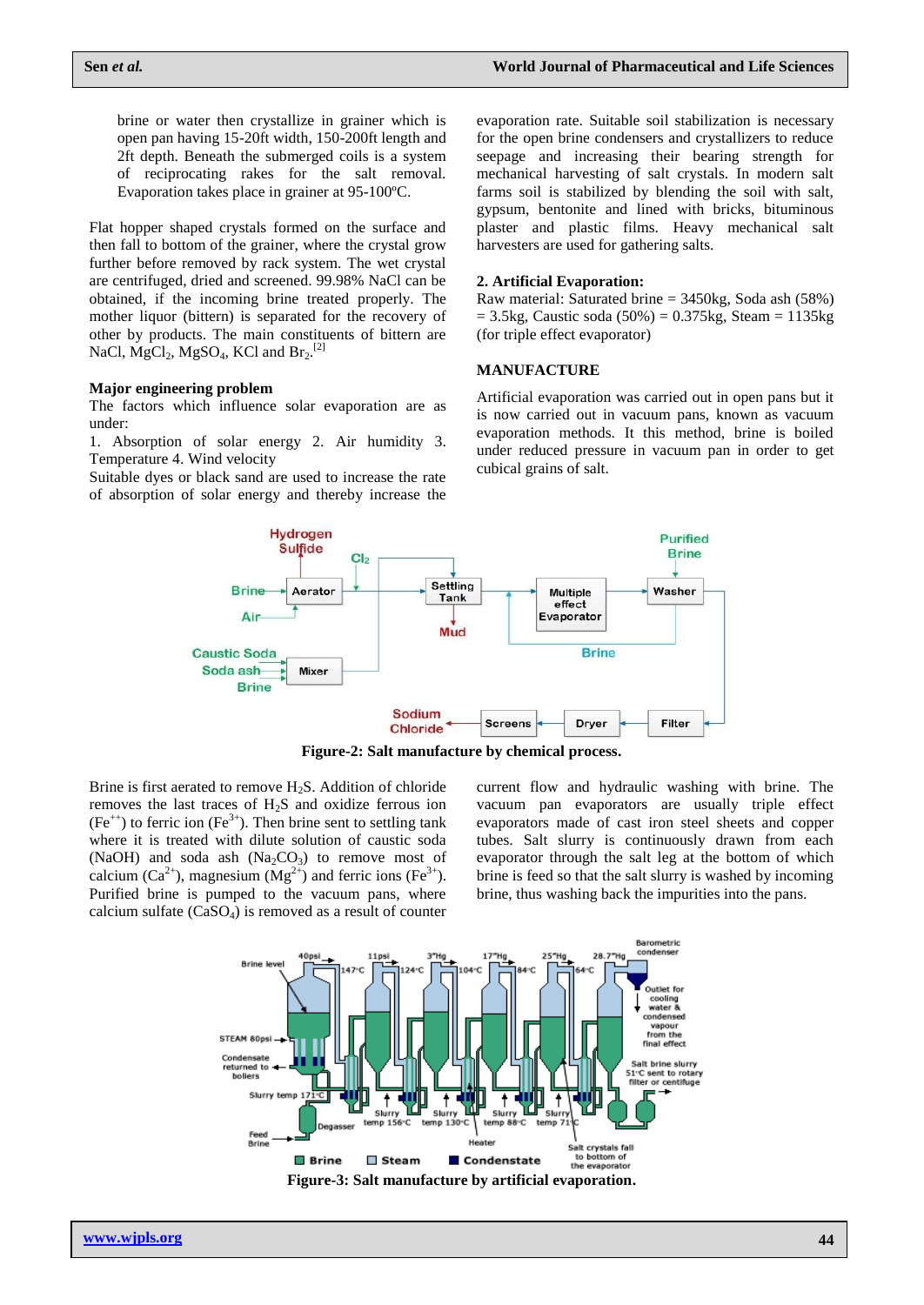The salt slurry is then conveyed to a cone shaped tank from where it passes to feed tank for dewatering and drying. The filtered and partially dried salt from the feed tank finally goes to a rotary drier for final drying. The lumps of the dried salt are removed from fine dry crystals by passing through a scalping screen. The salt is then conveyed to storage bins, where it is screened, sized and packed. Free flowing table salts are made by blending  $0.5{\text -}2\%$  magnesium carbonate (MgCO<sub>3</sub>), hydrated calcium silicate  $(Ca_2SiO_4)$  or tricalcium phosphate  $[Ca_3(PO_4)_2]$  with the salt. Iodized salt after blending contains 0.01% potassium iodide (KI), 0.1% sodium carbonate  $(Na_2CO_3)$  as stabilizer and 0.1% sodium thiosulfate  $(Na_2S_2O_3).^{[3]}$ 

**3. Freezing Method:** In some countries, salt is also manufactured by freezing the brine, but it is not a common method.

## **PROPERTIES**

Molecular formula: NaCl, Molecular weight: 58.44gm/mole, Appearance: White crystal, Odor: Odorless, Boiling point: 1413<sup>º</sup>C, Melting point: 801ºC, Density: 2.165gm/mL, Solubility: Soluble in water.

# **USES**

(a) In chlor–alkali industries (b) In manufacture of chemical like caustic soda and chlorine, soda ash, sodium sulfate, hydrochloric acid etc. (c) In manufacture of soap, dyes (d) Used in textile, food processing, pharmaceutical industries (e) High way ice and snow removal (f) Used in fire extinguisher (g) Used in house hold food preparation.<sup>[4]</sup>



**Figure-4: Salt from brine from its yellowish/off white color is bleached by chemical process-stripped of its minerals like Calcium, Magnesium by bleaching with chemical process.**

## **CONCLUSION**

Salt is obtained from two sources: rock salt and brine. Rock salt is simply crystallized salt, also known as halite. It is the result of the evaporation of ancient oceans millions of years ago. Large deposits of rock salt are found in the United States, Canada, Germany, Eastern Europe, and China. Sometimes pressure from deep inside the Earth forces up large masses of rock salt to form salt domes. In the United States, salt domes are found along the Gulf Coast of Texas and Louisiana. Brine is water containing a high concentration of salt. The most obvious source of brine is the ocean, but it can also be obtained from salty lakes such as the Dead Sea and from underground pools of salt water. Large deposits of brine are found in Austria, France, Germany, India, the United States, and the United Kingdom. Brine may also be artificially produced by dissolving mined rock salt or by pumping water into wells drilled into rock salt. Natural brines always contain other substances dissolved along with salt. The most common of these are magnesium chloride, magnesium sulfate, calcium sulfate, potassium chloride, magnesium bromide and calcium carbonate. These substances may be as commercially valuable as the salt itself. Rock salt may be quite pure, or it may contain various amounts of these substances along with rocky impurities such as shale and quartz. For table salt, however, additives are usually mixed in. Most table salt

is iodized in order to provide the trace element iodine to the diet. This helps to prevent goiter, a disease of the thyroid gland. To supply iodine, a small amount of potassium iodide is added. Table salt also contains a small amount of various chemicals used to keep the salt from absorbing water and caking. These chemicals include magnesium carbonate, calcium silicate, calcium phosphate, magnesium silicate, and calcium carbonate.

## **Processing rock salt:**

- 1. Underground salt deposits are usually discovered by prospectors searching for water or oil. When salt is detected, a diamond-tipped, hollow drill is used to take several regularly spaced core samples throughout the area. These samples are analyzed to determine if salt mining would be profitable.
- When a site is selected for mining, shafts are sunk into the center of the salt deposit. Then a machine that looks like a gigantic chain saw is used to cut a slot about 6.0 inches (15 cm) high, about 66 feet (20 m) wide, and about 10 feet (3 m) deep into the salt at floor level. This process is known as undercutting. A series of holes are drilled into the undercut salt with an electric drill containing a tungsten carbide bit. These holes are filled with an explosive such as dynamite or ammonium nitrate. Electric blasting caps connected to long wires are attached, and the explosive is detonated from a safe distance. Cutting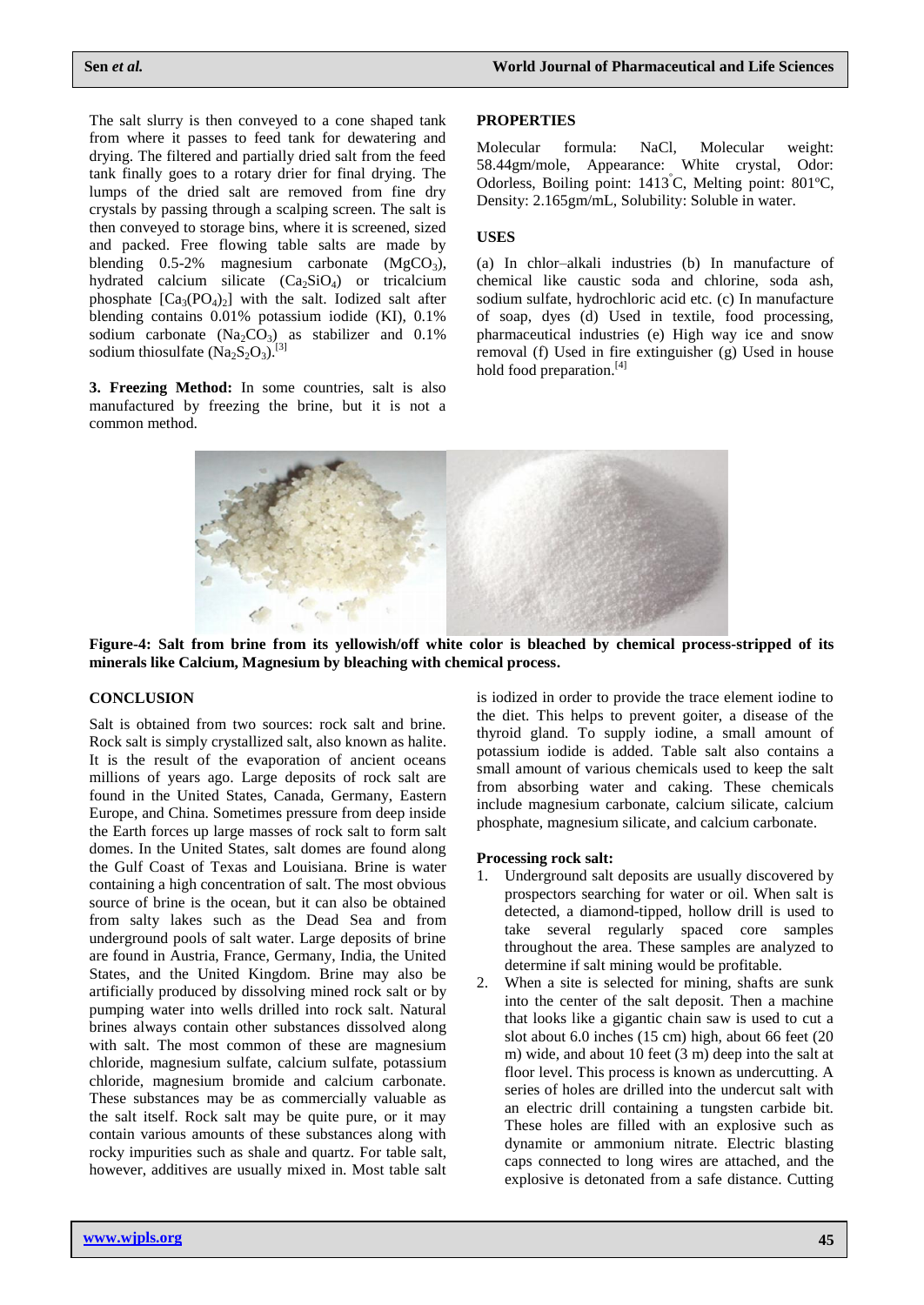and blasting are repeated in a pattern that leaves pillars of salt standing to support the roof of the mining area. This is known as the room-and-pillar method and is also used in coal mines.

- 3. Chunks of blasted rock salt are transported to an underground crushing area. Here they are passed over a grating known as a grizzly which collects pieces smaller than about 9 inches (23 cm). Larger pieces are crushed in a rotating cylinder between metal jaws with spiked teeth. The salt is then transported outside the mine to a secondary crushing area where a smaller grizzly and a smaller crusher reduce the particle size to about 3.2 inches (8 cm). At this point foreign matter is removed from the salt, a process known as picking. Metal is removed by magnets and other material by hand. Rocky material may also be removed in a Bradford breaker, a rotating metal drum with small holes in the bottom. Salt is dumped into the drum, breaks when it hits the bottom, and passes through the holes. Rocky matter is generally harder than salt, so it does not break and does not go through. The picked salt then goes to a tertiary crushing area, where an even smaller grizzly and crusher produce particles about 1.0 inch (2.5 cm) in size. If smaller particles are needed, the salt is passed through a grinder consisting of two metal cylinders rolling against each other. If purer salt is needed, rock salt is dissolved in water to form brine for further processing. Otherwise the crushed or ground salt is passed through screens to sort it by size, poured into bags, and shipped to the consumer.
- 4. The simplest method of evaporating brine is solar evaporation, but it can only be used in hot, dry, sunny places. The brine is collected into shallow ponds and allowed to evaporate in the sun. Insoluble impurities such as sand and clay and slightly soluble impurities such as calcium carbonate settle to the bottom as evaporation begins. The brine is pumped or moved by gravity flow to another pond where calcium sulfate settles out as evaporation continues. The remaining brine is moved to yet another pond where the salt settles out as evaporation proceeds. The brine is moved one more time before evaporation is complete to prevent highly soluble impurities such as magnesium chloride, magnesium sulfate, potassium chloride, and magnesium bromide from settling out with the salt. These substances may be collected separately for commercial use.
- 5. The salt is scooped up by machines running on temporary railroad tracks laid on top of the layer of salt. It is then washed with highly concentrated salt water. This water contains so much salt that it cannot hold any more, so the salt is washed free of any trace impurities without dissolving. The washed salt is removed from the salt water, rinsed with a small amount of fresh water, and piled into huge stacks to drain for two or three months. At this point the salt is about 99.4% pure and can be used for many industrial purposes. If purer salt is needed, it is rewashed in salt water and fresh water, allowed to

drain for one or two days and then dried in a hot air oven at about 365°F (185°C). This salt is about 99.8% pure and can be used for food processing.

- 6. Most brine is processed by a multiple-effect vacuum evaporator. This device consists of three or more closed metal cylinders with conical bottoms. Brine is first treated chemically to remove calcium and magnesium compounds. It then fills the bottom of the cylinders. The brine in the first cylinder passes through tubes heated by steam. The brine boils and its steam enters the next cylinder, where it heats the brine there. The steam from this brine heats the brine in the next cylinder, and so on. In each cylinder the condensation of steam causes the pressure inside to drop, allowing the brine to boil at a lower temperature. Salt is removed from the bottom of the cylinders as thick slurry. It is filtered to remove excess brine, dried, and passed through screens to sort the particles by size. Salt made this way is known as vacuum pan salt and consists of small cubic crystals.
- Brine may also be processed in a grainer. The brine is chemically purified and pumped into a long open pan heated by steam running through pipes immersed in the brine. The brine is heated to a temperature slightly below the boiling point and flakes of salt form on its surface as it evaporates. Usually a temperature of about 194°F (90°C) is used. Lower temperatures produce larger flakes and higher temperatures produce smaller flakes. The flakes grow until they sink to the bottom of the pan, where they are collected and dried. Grainer salt consists of small flakes rather than cubes and is preferred for certain uses in food processing. Sometimes the Alberger process is used, in which the brine is first partially evaporated in a vacuum evaporator then moved to a grainer. This process produces a mixture of flakes and cubes.
- 8. At this point salt used for most purposes is ready to be packaged in bags or boxes and shipped to consumers. To make iodized table salt, however, potassium iodide is added and then magnesium carbonate, calcium silicate, calcium phosphate, magnesium silicate, or calcium carbonate is added to make it free-flowing. The salt is then packaged and shipped to restaurants and grocery stores.

**Quality Control:** Specifications for salt vary widely according to the intended use. Salt intended for human consumption must be much purer than salt used for melting snow and ice, but salt used for certain scientific purposes may need to be even purer. For most purposes, rock salt is allowed to have a gray, pink, or brown tinge rather than being pure white. The impurities that cause these colors may make up as much as 4% of a test sample. To test solubility, a 0.7-ounce (20 g) sample is placed in 6.8 fluid ounces (200 ml) of water. It should completely dissolve in no more than 20 minutes. Evaporated salt intended for food processing is very pure, containing as much as 99.99% sodium chloride